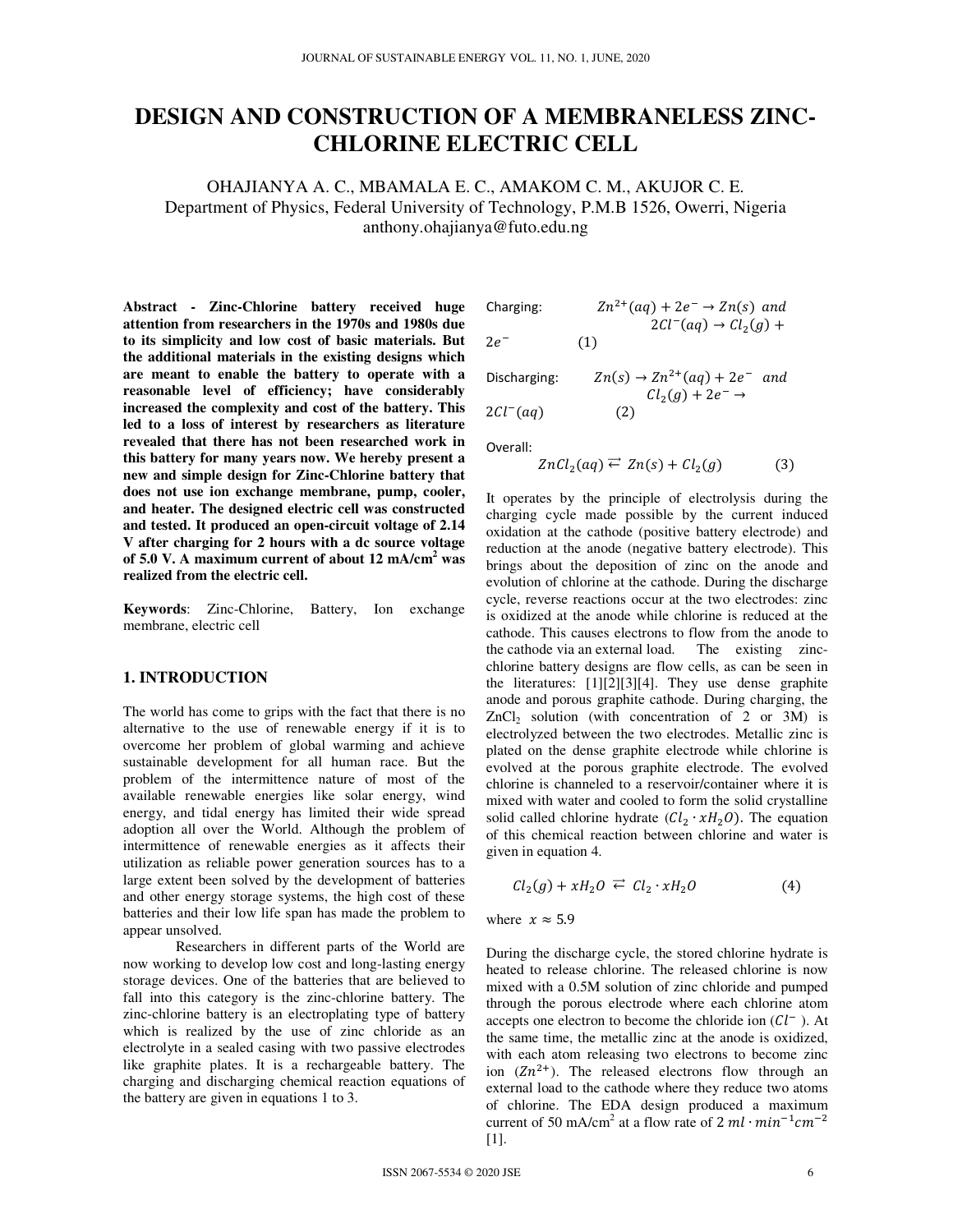Mitra constructed and tested an alternative design for zinc-chlorine flow battery which eliminated the use of a pumping device. The cell was instead designed to use the pressure generated in the cell as a result of chlorine gas evolution, to pump the chlorine gas to the container where the hydrate is formed. This design produced a maximum current of 10 mA/cm<sup>2</sup> at a flow rate of about  $4 \, ml \cdot min^{-1} cm^{-2}$  [3].

 One of the problems associated with zincchlorine battery is the fear of chlorine leakage as chlorine is a toxic gas. If chlorine gas leaks and a high dose of it is inhaled, it can be fatal [5]. Acute chlorine exposure can cause health problems like violent cough, nausea, vomiting, headache, chest pain, abdominal discomfort, corneal burns, sore throat, and hemoptysis [6].

### **2. MATERIALS AND METHODS**

The materials used for the cell include dense graphite electrodes, zinc chloride, plastic container, and copper connectors. The design has dense graphite cathode and anode plates of dimension 50 x 100 x 5mm and 50 x 50 x 5 mm, respectively. The electrodes were arranged vertically with the cathode above the anode to ensure that the evolved chlorine gas moves straight up to the free space above the electrolyte solution level without first coming in contact with the metallic zinc plated on the anode. The lower end of the cathode and the upper end of the anode were covered with thin plastic caps of dimension 60 x 15 mm to prevent zinc dendrite from touching the cathode and shorting the cell. Insulated copper wires were used to connect the electrodes to the cell terminal connectors.

 After the preparation of the different parts and the electrolyte solution, the plastic container was filled to the brim with a  $0.2$  M ZnCl<sub>2</sub> solution. The electrodes which were connected to the terminals (fixed to the plastic container cover) via copper wires were now introduced into the electrolyte bearing container as the container was covered. The container cover was sealed with silicone gum. A tiny opening was made on the lower half of the container to release some quantity of the electrolyte and ensure that the space above the electrolyte solution is free of air. The electrolyte solution was discharged through the created hole until its level falls to the middle of the cathode, to leave half of the cathode in the free space and half in the electrolyte. At this point, the discharge opening was sealed with silicone gum. The volume of the  $0.2$  M ZnCl<sub>2</sub> electrolyte solution used was 680 ml. The designed cell's parts arrangement and connections is shown in Figure 1 while a picture of the constructed cell is given in Figure 2.



**Fig. 1. Schematic diagram of the designed zincchlorine cell**



**Fig. 2. Picture of the constructed zinc-chlorine cell**

The constructed electric cell was charged for 2 hours with a dc source voltage of 5 V and discharged through a load resistance of 42  $\Omega$ . The results were recorded. It was charged again for 2 hours using the same source voltage of 5 V. After charging, the cell's open circuit voltage was measured and recorded. The discharge current test at five different load resistance values of 1  $\Omega$ . 2  $\Omega$ , 3  $\Omega$ , 4  $\Omega$  and 5  $\Omega$  was carried out and the results tabulated. The cell was charged for 5 minutes after each test to restore its previous state of charge.

# **3. RESULTS AND DISCUSSION**

The charging, discharging and maximum current test results are presented in the graphs of Figure 3, 4 and 5.